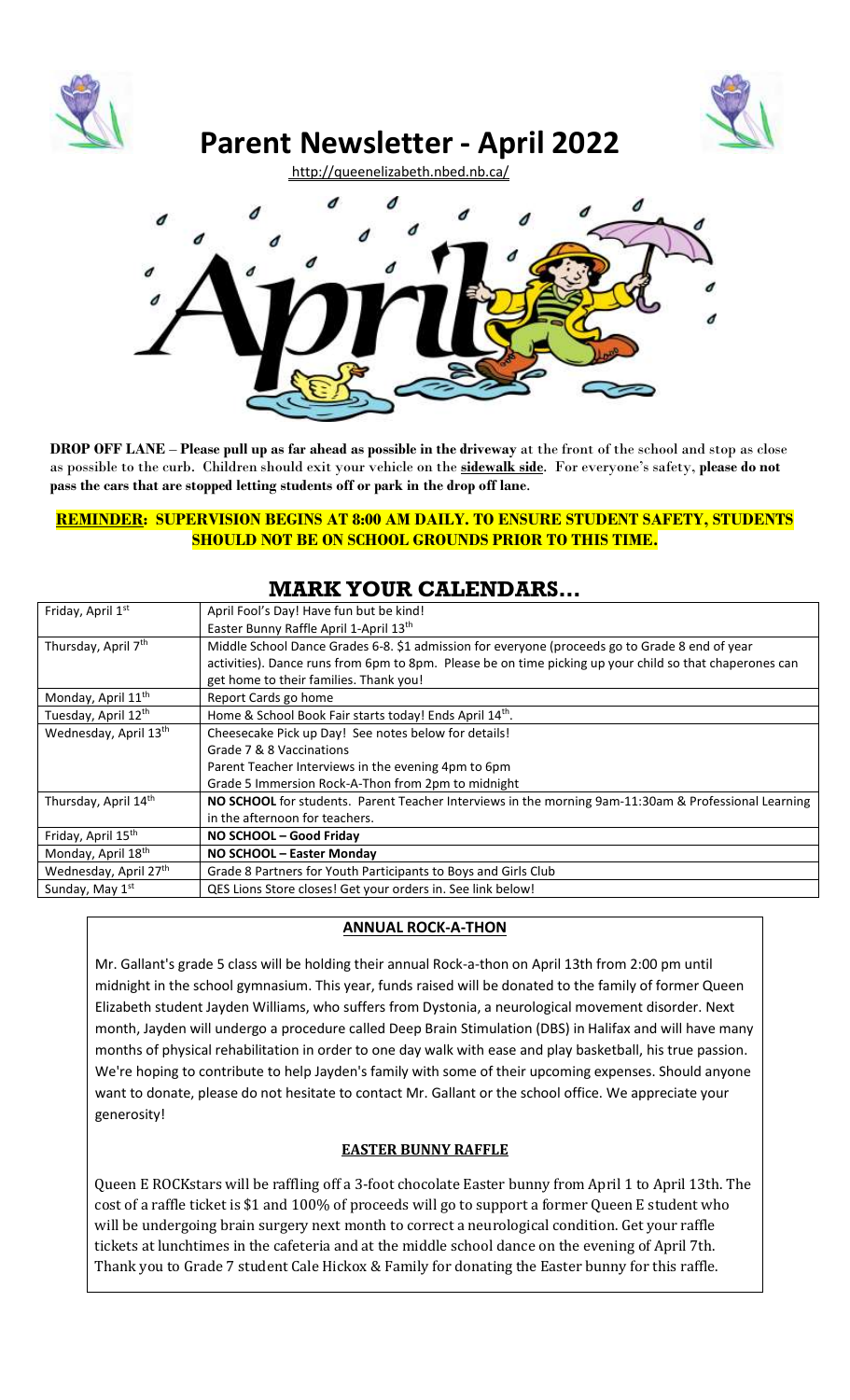#### **QES LIONS STORE**

The Q.E.S Lions store opens again with some great new items and designs. Get your kids outfitted in the latest QE Lions pride gear! The store will remain open until May 1<sup>st</sup> and orders will be processed at that time. Delivery date is the first week of June.

All orders are online [https://queenelizabeth.secure-decoration.com](https://can01.safelinks.protection.outlook.com/?url=https%3A%2F%2Fqueenelizabeth.secure-decoration.com%2F&data=04%7C01%7CTerry.Weir%40nbed.nb.ca%7Cefbc3004d8ac4bc13d2208da130b2eec%7C4d2b5fdfc4d24911870968cc2f465c9f%7C0%7C0%7C637843235984656918%7CUnknown%7CTWFpbGZsb3d8eyJWIjoiMC4wLjAwMDAiLCJQIjoiV2luMzIiLCJBTiI6Ik1haWwiLCJXVCI6Mn0%3D%7C3000&sdata=L2V10ZbJTldbXCIFMJCDapJa4yFsGlOGtRxahBJkWIw%3D&reserved=0)

#### **BOOK FAIR**

From the QES Home and School: We will be hosting our spring book fair during the week of parentteacher interviews, April 12-14<sup>th</sup>. Students will have an opportunity to visit the store Tuesday and Wednesday. Parents are welcome to come in and shop during scheduled parent-teacher interview times; Wednesday April 13<sup>th</sup> from 4PM-6PM and Thursday April 14<sup>th</sup>, 9AM -11:30 AM. We are also on the hunt for any interested parents interested in joining our ranks. It is a great way to get involved and support your community school!

#### **2022 Friends of the Moncton Hospital Radiothon**

Thank you to the ROCKstars and Student Council for a successful year fundraising for the Friends of the Moncton Hospital Radiothon. This year, we raised \$964. This leaves us with a grand total contribution over the past 7 years of \$8299. This is amazing – way to go ROCKstars & Student Council and thank you to our Queen E. Family for your ongoing support and generosity by participating and contributing to our fundraising efforts!

**Grade 7 Students**: Our Grade 7 students have been invited to Tim Horton's Camp in Tatamagouche, Nova Scotia from May 10-13<sup>th</sup>. Communication has been sent home to these families and forms need to be filled out for camp by April  $7<sup>th</sup>$ . If you have not already done so, please fill these forms out as soon as possible. Forty students are needed to participate in order for this camp to run. If you have not received communication via email, please reach out to Queen E.'s guidance counsellor, Beth Edison at [beth.edison@nbed.nb.ca](mailto:beth.edison@nbed.nb.ca) and she will be sure to forward all necessary information to you.

**Partners for Youth:** Due to the change in COVID restrictions, Partners for Youth are able to run their programming in schools again. Our Partners for Youth participants are now in Grade 8 and have been invited to spend the day learning together at the Moncton Boys & Girls Club on Wednesday, April 27<sup>th</sup>. Permission slips will be sent home soon with these students.

#### **CHEESECAKE PICK UP DAY**

Will be Wednesday, April 13th. The k-2 students can pick up their cheesecakes from the front of the school (there will be an enclosed trailer with a freezer in the back) at their dismissal time at 1:35pm. The 3-8 students can also pick up their cheesecakes at the front of the building at their dismissal time at 2:35pm. \*Each order is a BOX of cheesecakes so if students sold multiple boxes, then they will need to have an adult help them get this home.

**Parent Teacher Interviews:** QES staff will be hosting parent teacher interviews on **Wednesday, April 13, 2022, from 4pm to 6pm and again on Thursday Morning from 9am to 11:30am**. Your child's teacher will send home a form or contact you to schedule a preferred time for your parent teacher interview. You will be given the choice of a virtual or in-person interview.

## **Queen Elizabeth Cheerleading Team**

Will be selling treats every Wednesday in the month of April to raise funds to go towards new competition uniforms and practice mats. Treats will cost 1\$ each and any additional donations are welcomed. First sale day is April. 6<sup>th</sup> with Rocketship popsicles.